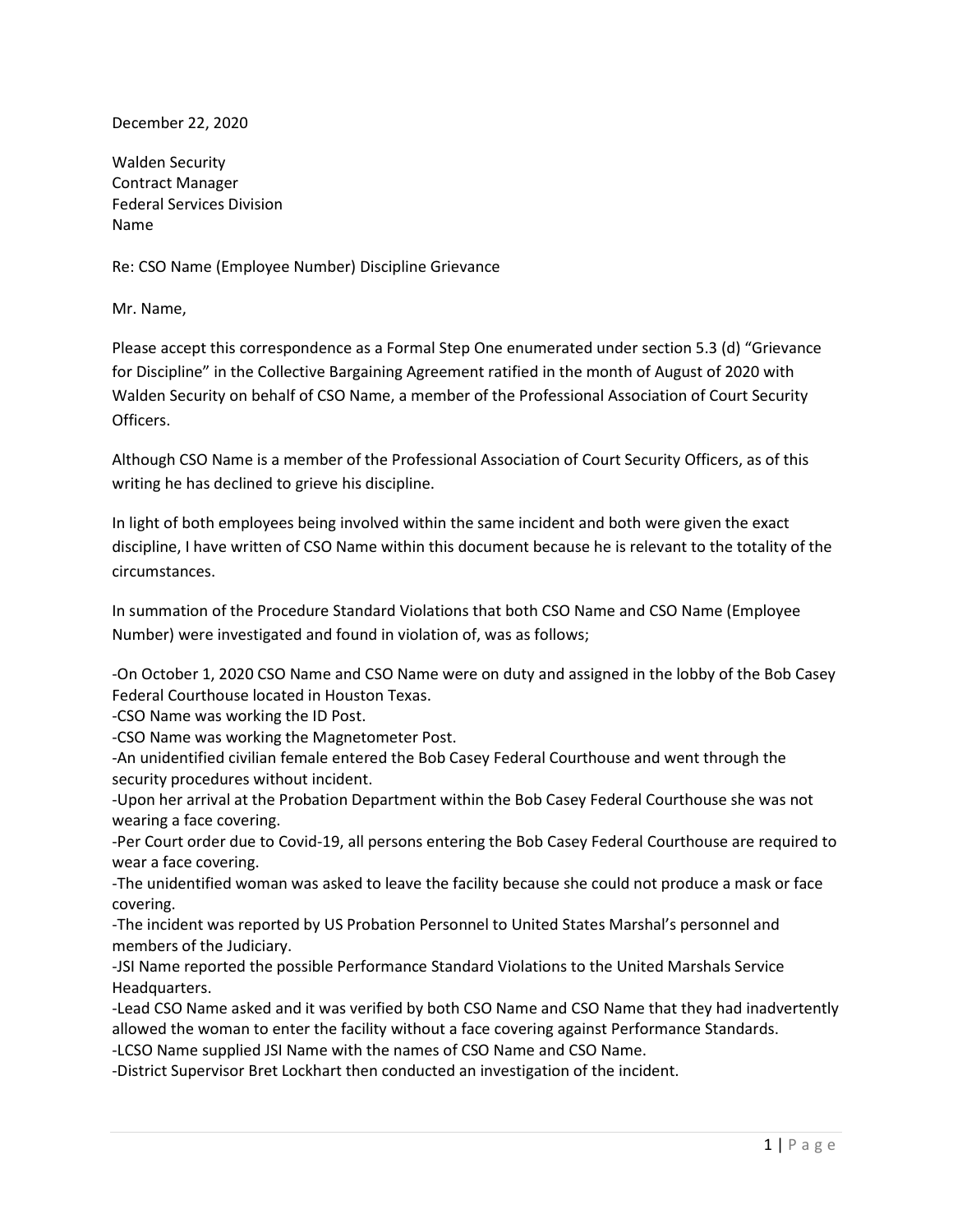-Both CSO Name and CSO Name declined union representation during the investigation of the procedural violations enumerated within the Statement of Work. -Specifically, Section C.14 Compliance with CSO Performance Standards.

On Wednesday, December 16, 2020 CSO Name was called to the office of Lead CSO Name.

CSO Name was handed a copy of the Discipline dated October 29, 2020. On Tuesday, December 15, 2020 CSO Name was handed a copy of the Discipline dated October 29, 2020.

The discipline outlined the following;

-The investigation has concluded.

-CSO Name had violated Performance measures associated with his position as a CSO.

-Specifically, CSO Name failed to follow the Court-issued order requiring the wearing of a face mask or covering.

-As a result CSO Name's employment with Walden Security is suspended for three (3) scheduled work days.

The specific performance violation standards violations were listed as follows;

- C.14.2.24 Not violate official site security procedures, instructions, post orders or regulations.
- C.14.2.25 Comply with all prescribed safety regulations, safe working procedures, and practices.

Section C-14 Compliance with CSO standards lists the Procedural Standards a CSO can become in violation of.

It is important to note under C.14.2 the list is not intended to be inclusive, but is instead representative of the violations that are generally encountered.

The list begins with the most egregious violations, Criminal Activity and continues down in less severity as follows;

-Fraud -Misconduct -Insubordination -Security Procedures -Dereliction of Duty

Under Security Procedures both C.14.2.24 and C.14.2.25 are both listed as the one line sited in the Discipline.

As written, they are both effectively a "catch all" violations that can be applied to any Procedure Violation that has not been previously enumerated in Section C of the Statement of Work.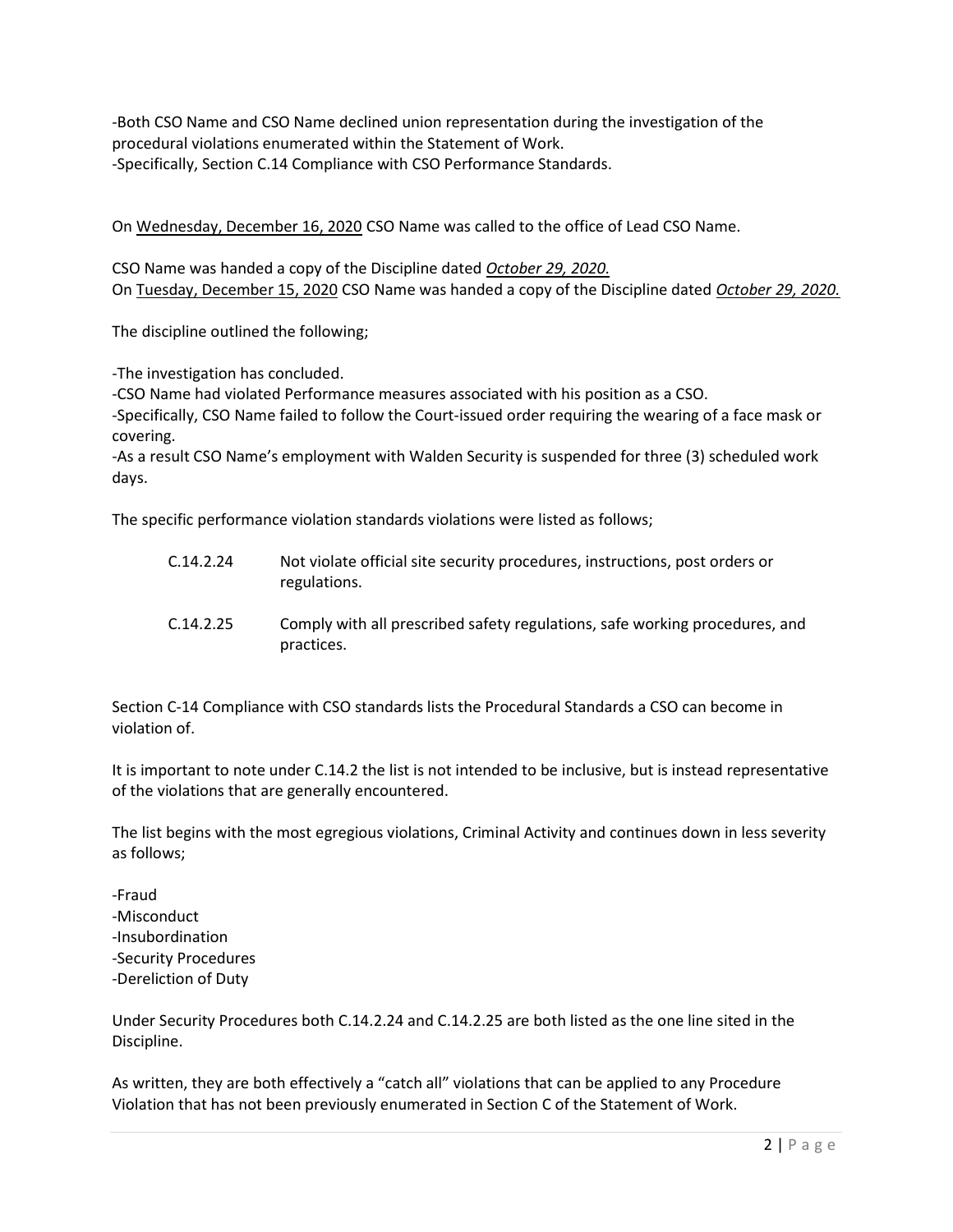They are also the last two of the five listed procedure violations.

As you are aware, Section 6, "Discipline" and citing specifically, Section 6.1 "Grounds for Discipline and Dismissal" of the CBA, outlines how discipline is to be handled.

Please reference paragraph 6.1 (b) in part as follows;

The Company may discipline Employees when necessary and discharge those who fail to uphold U.S. Government or Company Standards. It is recognized by parties to this Agreement the progressive discipline shall be applied in dealing with Employees. However, it is also recognized that offenses may occur for which progressive discipline is not applicable (e.g. Fraud, gross misconduct, theft, etc.). Disciplinary measures vary depending on the seriousness of the matter and the past record of the employee. (Emphasis added)

CSO Name has been employed as a Court Security Officer/Special Deputy United States Marshal at the Bob Casey Federal Courthouse since August 4, 2014.

CSO Name has been employed as a Court Security Officer/Special Deputy United States Marshal at the Bob Casey Federal Courthouse since January 9, 2020.

Neither of these employees has been disciplined for any past Procedural Violation and both have conducted themselves with the professionalism and dedication to the duties that they have sworn to conduct, within their capacities as Court Security Officers/Special Deputy United States Marshals.

Following the guidelines of Section 6 "Discipline" of the CBA it is both CSO Name's and the Professional Association of Court Security Officers contention that Walden Security has failed to follow the guidelines of progressive discipline when administering discipline to either CSO Name or CSO Name.

Not only was their Procedure Violation not egregious as outlined in Section 6.1 (b), but their past exemplary record was ignored as well.

CSO Name and the Professional Association of Court Security Officers ask that as the grievant, CSO Name's Discipline be reduced to verbal counseling.

If the Discipline is not reduced as requested by the Grievant CSO Name and the Professional Association of Court Security Officers, it is Grievant intention to continue to appeal the Discipline through the Grievance Procedure outlined in 5.3(d) "Arbitration Procedure" not later than ten (10) working days from the denial by the Vice President or designee.

In the event CSO Name's discipline is reduced as requested, it is at the discretion of the Company if they would leave two disparate Disciplines for the same offense which occurred on the same incident in which both CSO Name and CSO Name were a party to.